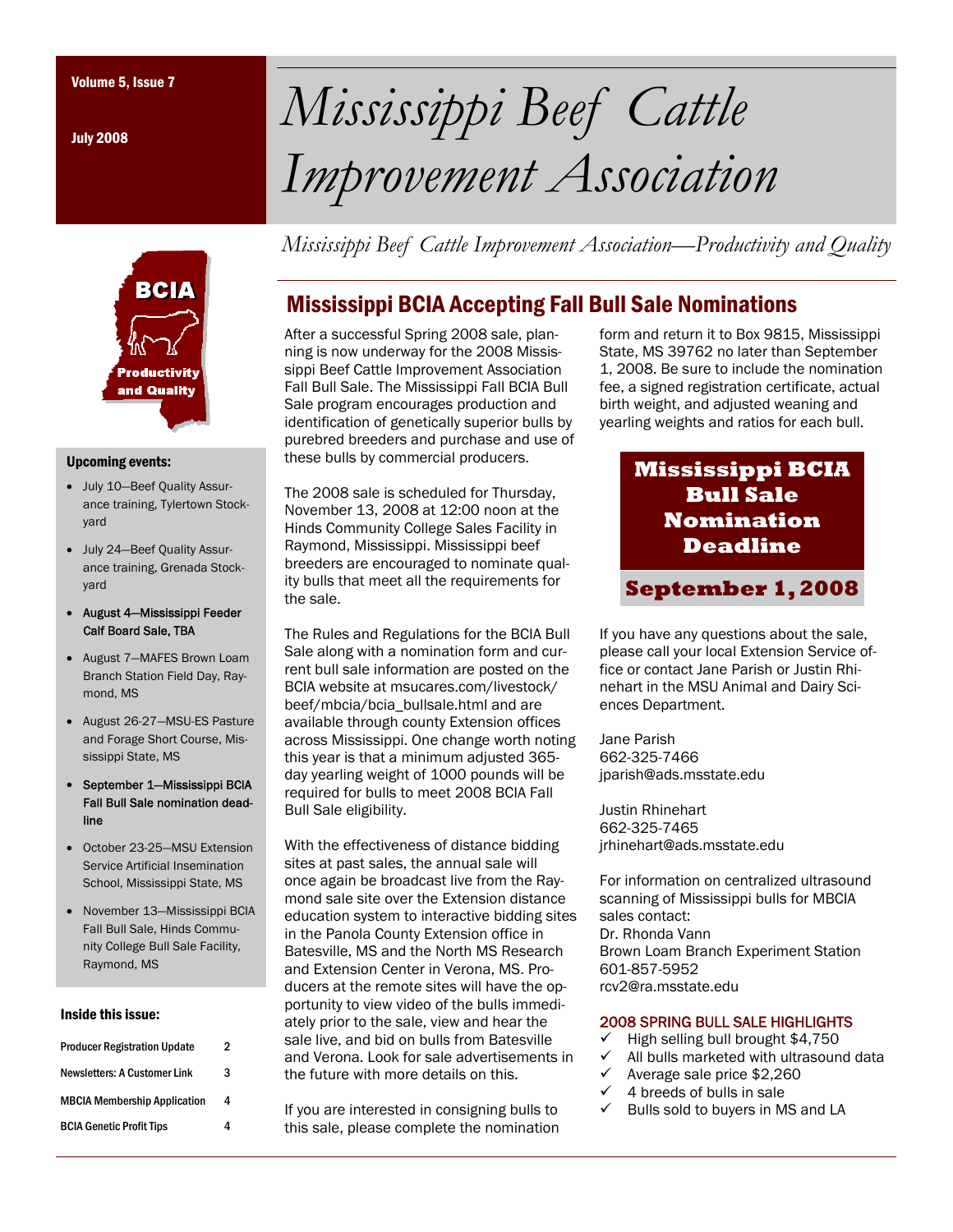

Mississippi beef cattle producers can easily take advantage of this free program

## Mississippi Producer Registration Update

The Mississippi Animal Disease and Disaster Preparedness Program is a very simple and useful program for livestock producers and equine owners. Its basic objective is to develop a state-level producer contact list to assist livestock producers and equine owners in an animal health disease situation or disaster. The program is administered by the Mississippi Board of Animal Health.

Over the past year Mississippi livestock producers have stepped up efforts to participate in the Mississippi Animal Disease and Disaster Preparedness Program.

As of June 22, 2008:

- $\checkmark$  3,994 Mississippi livestock operations have voluntarily participated in the program
- This accounts for 13.6% of the 29,312 estimated livestock operations in Mississippi
- Mississippi ranks 32nd for producer participation among states with similar programs
- Mississippi ranks 11th nationally among new producer participation since July 2007
- Mississippi's program has grown by 179.9% since July 2007
- $\checkmark$  Mississippi's program has grown by 233.7% since January 2007

Program websites include:

Mississippi Board of Animal Health *http://www.mbah.state.ms.us/* 

MSU Extension Service Disease and Disaster Preparedness Site *http://msucares.com/livestock/beef/ diseasedisaster.html* 

A new Extension publication provides details about the program. It is available through county Extension offices or online at: *http://msucares.com/pubs/publications/ p2487.pdf* 

The program involves three simple steps to enroll.

Step 1) Fill out a producer registration form.



Step 2) Return a completed producer registration form to the State Veterinarian's office at the Mississippi Board of Animal Health.

Mississippi Board of Animal Health State Veterinarian, Dr. Jim Watson *P. O. Box 3889, Jackson, MS 39207 jimw@mdac.state.ms.us 601.359.1170* 

Step 3) Receive a unique producer registration confirmation in the mail. The registered location is now covered under the program*.* 

Even with the recent increase in producer registrations, there are still many beef cattle producers who have not yet taken advantage of the program. Take time to review and complete the Mississippi Animal Disease and Disaster Preparedness form. This program could be invaluable in protecting individual livestock and equine operations if an animal disease or disaster occurs in Mississippi.

For more information on disease and disaster preparedness, contact an office of the Mississippi Board of Animal Health, Mississippi State University Extension Service, or a local veterinarian.

*"…This program could be invaluable in protecting individual livestock and equine operations if an animal disease or disaster occurs in Mississippi ."*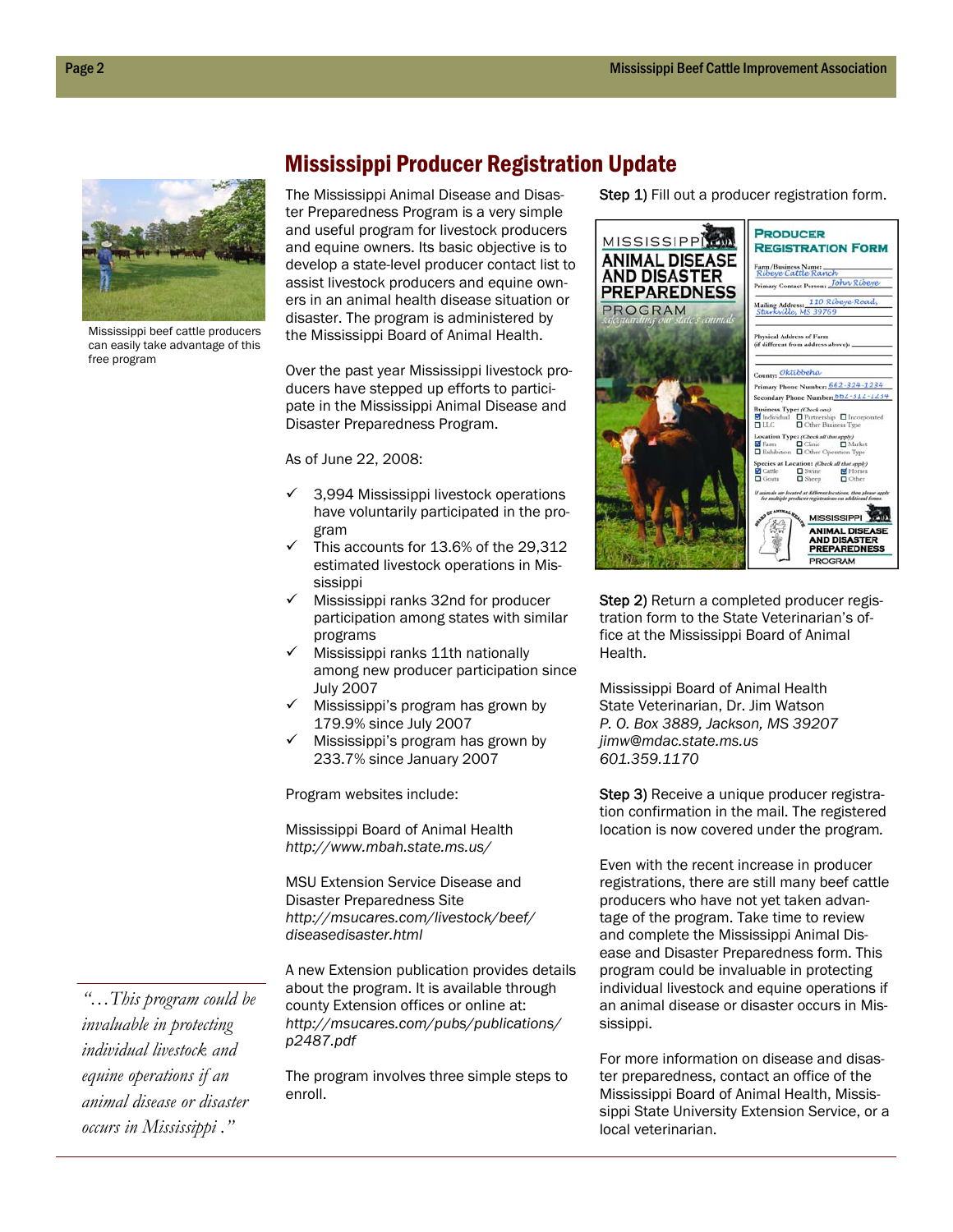## Newsletters: A Consistent Customer Link

A newsletter, similar to this one, is a great way to communicate with customers, clientele and colleagues. Even with the barrage of magazines, letters and newsletters cattlemen receive on a regular basis, it is still an extremely effective method for keeping interested individuals up to date on current topics and changes that affect them.

Who should use newsletters? Industry groups, breed associations, cooperatives and educational entities have used them as a means to disseminate information for years. Others who can benefit form this regular communication include seedstock producers and commercial cattlemen. Either scenario can benefit by identifying who their current and potential customers are and interacting with them on a regular basis. For commercial cattlemen, the method for marketing the product (calves or beef) will dictate whether a newsletter will be practical.

However, only a handful of individual farms and ranches send out a regular newsletter. There are several likely reasons for limited use by individual producers. The most likely reason is the misconception that an extensive understanding of technology is required. Another reason might be the expense associated with printing and mailing.

A basic understanding of personal computer word processing is the only real required techno-knowledge. A large percentage of farmers and ranchers now keep their records on computers and creating a newsletter would be one more way to get full and efficient use of that expense. If using a computer is uncomfortable or a daunting task, asking a child or grandchild to help will be a great way to get the family involved in the enterprise. After all, beef cattle production finds its roots in the family unit.

The cost of printing and mailing a newsletter is a legitimate concern, especially in the current market. There are a couple of ways to get avoid or reduce this expense. If the enterprise already pays for internet access, posting the newsletter online or sending it out via e-mail virtually eliminates cost or, at least, more fully uses the resources already drawing from the budget. Again, a talented

youngster in the family might be able to help. For hard-copy newsletters, reducing there frequency (from monthly to by-monthly or twice a year) will reduce cost.

The number of newsletters sent annually is not as important as their timeliness and regularity. Once the customers start to expect a newsletter at a certain interval, it is important to provide it without delay. The most difficult part of composing a newsletter is often finding material to fill it. It is important to resist putting in irrelevant material but do consider sharing personal philosophy and ideas concerning beef production and production agriculture in general. Some recipients might enjoy getting to know some of the values and beliefs behind the product they are purchasing from you.

What makes an effective newsletter? 1) Know the readers

- Explain how your product will benefit them
- 2) Be direct
	- Summarize and use bullet points
- 3) Be informative
	- Give the readers concrete information
- 4) Write well
	- Write simply but accurately
- 5) Make items timely
	- Be current and date events
- 6) Use images
	- Insert pictures of the ranch or farm and its products

Ultimately, the true measure of a newsletter's effectiveness is whether people bother to read it. Following these simple rules can help make a newsletter effective in a world covered with them. Also, try to make personal contact with customers. Personal, face to face communication is always more meaningful and will create an opportunity to ask if the newsletter is helpful and what could be changed to make it more useful. Establishing this open and direct line of communication can make clientele more comfortable with the product and eventually lead to increased profitability.

*"…a great way to get the family involved in the enterprise."* 

*"…consider sharing personal philosophy and ideas concerning beef production."*